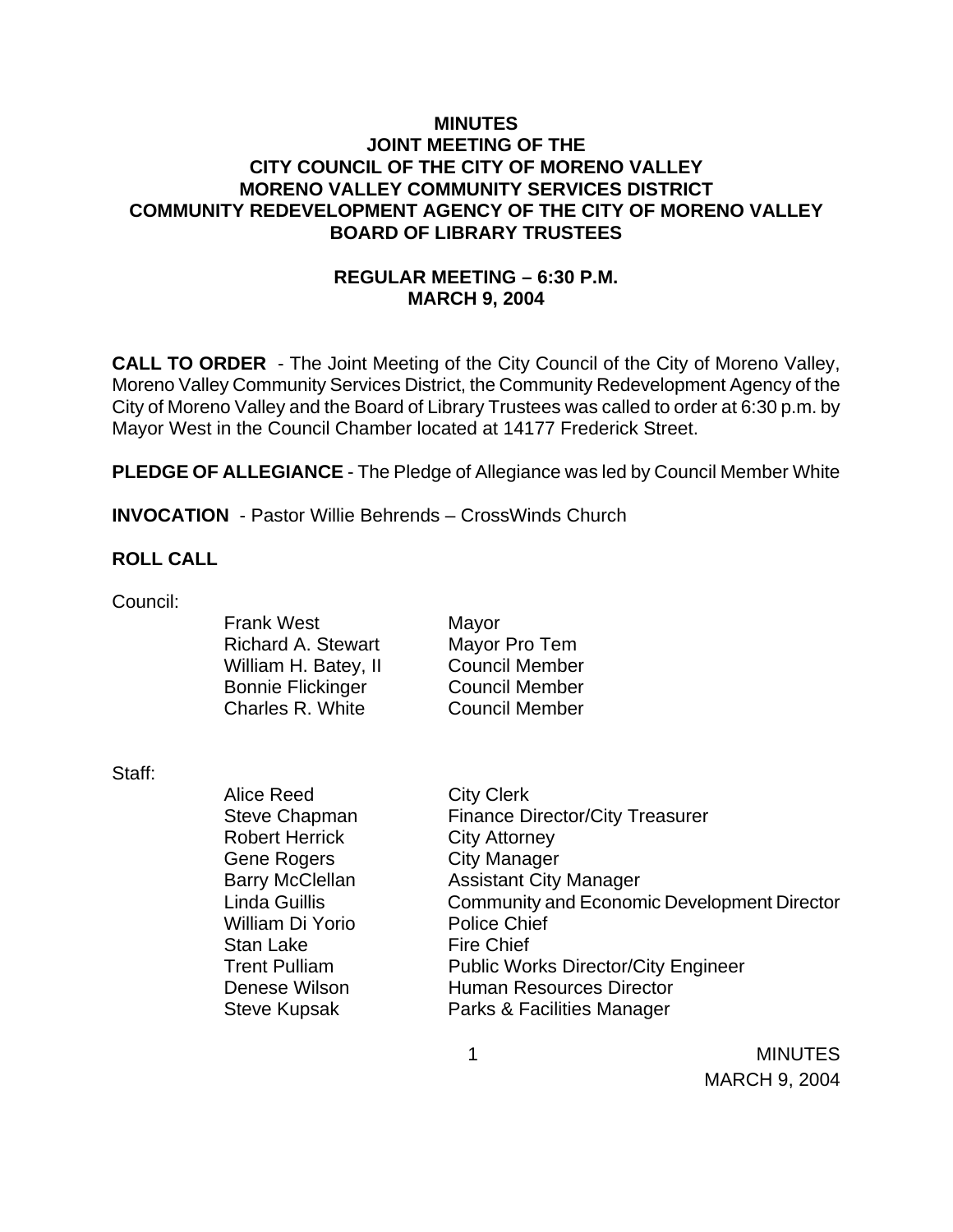## **JOINT CONSENT CALENDARS (SECTIONS A-D) OF THE CITY COUNCIL OF THE CITY OF MORENO VALLEY, MORENO VALLEY COMMUNITY SERVICES DISTRICT, COMMUNITY REDEVELOPMENT AGENCY OF THE CITY OF MORENO VALLEY AND THE BOARD OF LIBRARY TRUSTEES**

Mayor West opened the agenda items for the Consent Calendars for public comments.

Pete Bleckert – Address matter of record (Item A4)

1) Opposes City's Municipal Utility

Bernadette Burks – Address matter of record (Item A4)

1) Questions regarding City's Municipal Utility

Council Member Flickinger made a motion, seconded by Council Member Stewart to approve the Consent Calendars in their entireties. Motion carried 5-0. Roll call vote.

# **A. CONSENT CALENDAR** - **CITY COUNCIL**

- A1. ORDINANCES FIRST READING BY TITLE ONLY Waived reading of all Ordinance Introductions and read by title only.
- A2. NOTICE OF COMPLETION AND ACCEPTANCE OF THE TRAFFIC SIGNAL AT ALESSANDRO BOULEVARD AND MORENO BEACH DRIVE PROJECT NO. 02-13768121 Ratified Contract Change Order No. 1 (Final); accepted the work as complete for the traffic signal at Alessandro Boulevard and Moreno Beach Drive, constructed by DBX, Inc., 42066 Avenida Alvarado, Suite C, Temecula, California 92590; directed the City Clerk to record the Notice of Completion within ten (10) calendar days at the office of the County Recorder of Riverside County, as required by Section 3093 of the California Civil Code; authorized the Director of Finance to release the retention to DBX, Inc. thirtyfive (35) calendar days after the date of recordation of the Notice of Completion, if no claims are filed against the project; and accepted the improvements into the City's maintained road system.
- A3. MINUTES REGULAR MEETING OF FEBRUARY 24, 2004 Approved as submitted.
- 2 MINUTES A4. DEVELOPER COORDINATION/PLAN CHECK AND INSPECTION SERVICES BY ENCO UTILITY SERVICES MORENO VALLEY, LLC ON BEHALF OF MORENO VALLEY UTILITIES Increased the revenue estimate in Account No. 601.6010.4293 by \$100,324

MARCH 9, 2004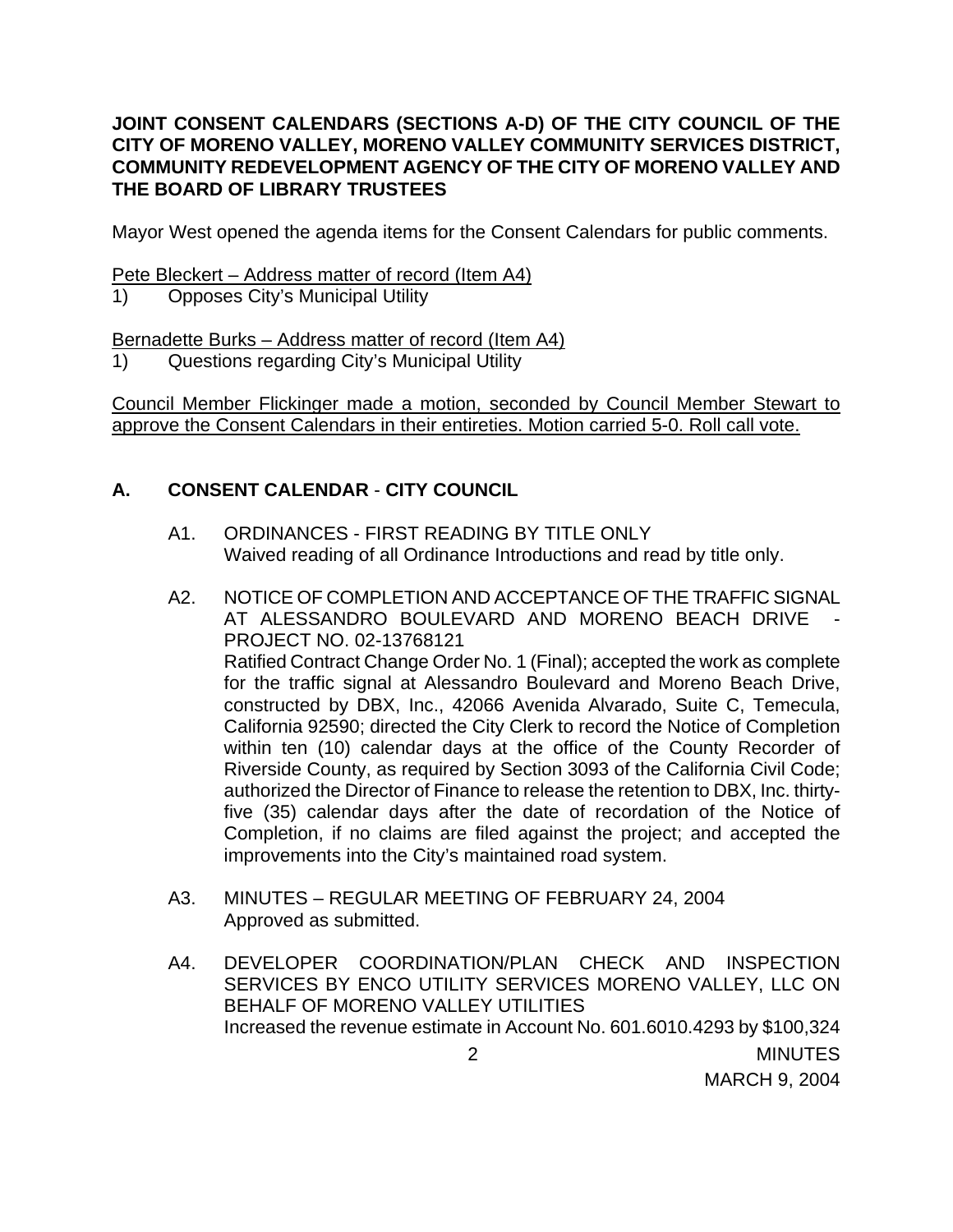for additional Developer Coordination/Plan Check and Inspection Fees; and appropriated an additional amount of \$75,243 in Account No. 601.60110.6255 for fees to be paid to ENCO Utility Services Moreno Valley, LLC for Developer Coordination/Plan Check and Inspection Services.

- A5. APPROVAL OF PARCEL MAP 31750 SOUTH SIDE OF MARCH COMMERCE CENTER Approved Parcel Map 31750, authorized the City Clerk to sign the map and transmit said map to the County Recorder's Office for recordation.
- A6. PA02-0041 BOX SPRINGS APARTMENTS ACCEPT LETTER OF CREDIT AND AGREEMENT FOR PUBLIC RIGHT-OF-WAY IMPROVEMENTS, NORTHEAST CORNER OF MORTON ROAD AND BOX SPRINGS ROAD. SUBDIVIDER – MORENO APARTMENTS I, L.P. Accepted the Letter of Credit and the Agreement for Public Improvements for PA02-0041; authorized the Mayor to execute the agreement; and directed the City Clerk to forward the signed agreement to the County Recorder's office for recordation.
- A7. APPROVAL OF FINAL MAP 31120 SINGLE FAMILY RESIDENTIAL PROJECT, ACCEPT AGREEMENT & BONDS FOR PUBLIC RIGHT-OF-WAY IMPROVEMENTS, AND APPROVAL OF AGREEMENT REGARDING ISSUANCE OF BUILDING PERMITS. NORTHEAST CORNER OF JOHN F. KENNEDY DRIVE AND MORENO BEACH DRIVE. SUBDIVIDER-PINNACLE M.V.R. L.P. Approved the Final Map 31120, authorized the City Clerk to sign the map and

transmit said map to the County Recorder's office for recordation; accepted the bonds and Agreement for Public Improvements; approved the Agreement Regarding Issuance of Building Permits; authorized the Mayor to execute the agreements; and directed the City Clerk to forward the signed agreements to the County Recorder's office for recordation.

A8. PROPOSED MULTI-YEAR STREET IMPROVEMENT PROGRAM (SIP) CAPITAL IMPROVEMENT PROGRAM (CIP) TO FACILITATE IMPROVEMENTS AND ACCEPTANCE ROADWAYS INTO THE CITY MAINTAINED STREET SYSTEM Approved the proposed multi-year Street Improvement Program (SIP) Capital Improvement Program (CIP) and authorized the Public Works Director/City Engineer to proceed with construction of the selected Fiscal Year 2003/2004 streets in the proposed SIP CIP.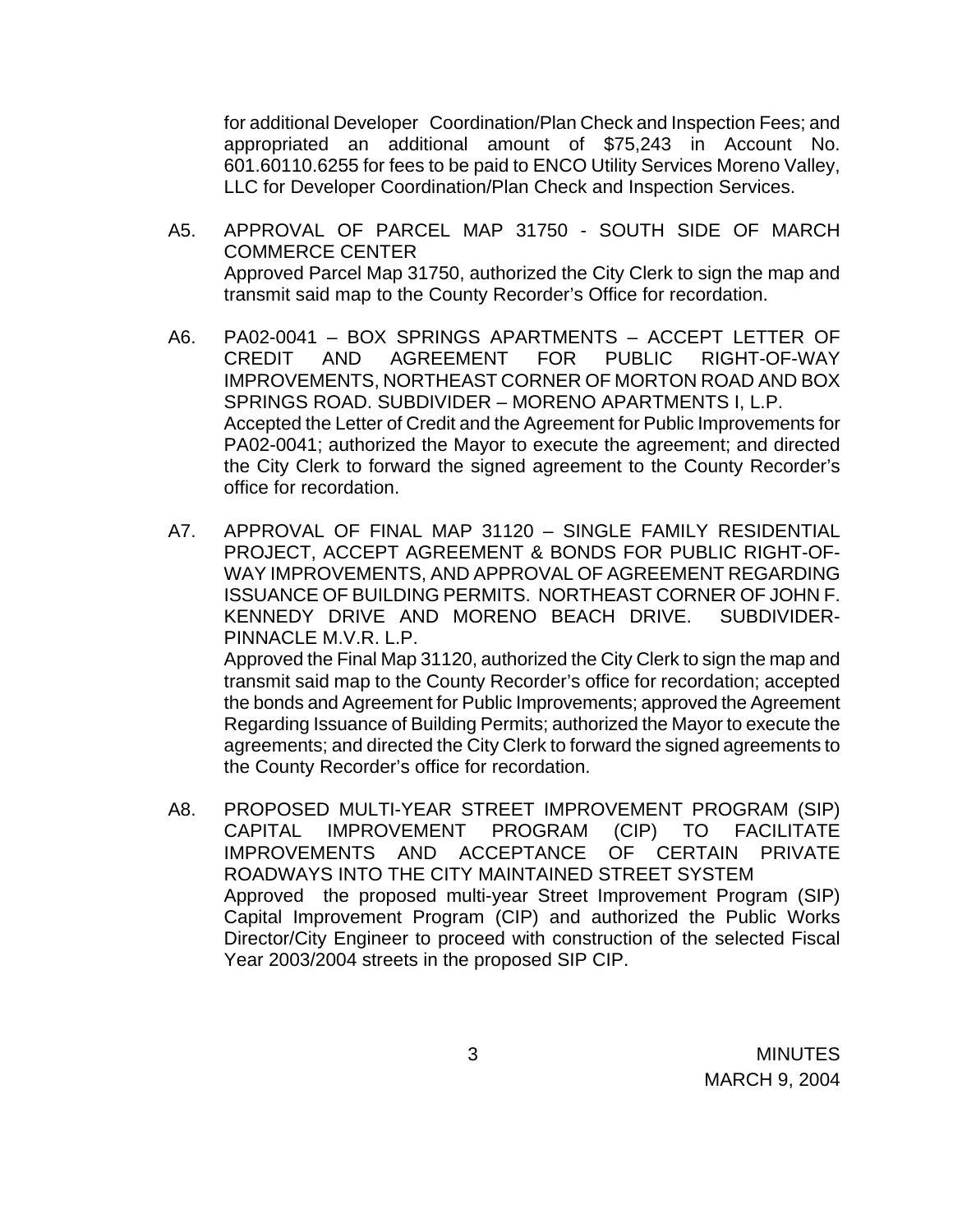A9. PARTICIPATION AGREEMENT WITH MARCH JOINT POWERS **AUTHORITY** 

Authorized the Mayor to execute an agreement between the City of Moreno Valley and the March Joint Powers Authority (MJPA) in the amount of \$100,000 for lobbying services related to the 2005 Base Realignment and Closure (BRAC) Commission Activities. This is in the form of a loan to the March JPA. Funds for this expense can be made available from budget savings that have been accomplished in Program 010.21110.6255, therefore, no additional appropriation is necessary.

A10. REQUEST FOR ALL-WAY STOP CONTROLS AT THE INTERSECTION OF DAY STREET AND DRACAEA AVENUE, NASON AT ELDER AVENUE/WESTBOUND STATE ROUTE 60 AND NASON AT EASTBOUND STATE ROUTE 60

 Adopted Resolution No. 2004-17 to establish all-way stop controls at the intersection of Day Street and Dracaea Avenue, the intersection of Nason Street and Elder Avenue/Westbound State Route 60, and Nason Street and Eastbound State Route 60.

## Resolution No. 2004-17

 A Resolution of the City Council of the City of Moreno Valley, Establishing Stop Controls for North and South Bound Traffic on Day Street at Dracaea Avenue, Nason Street at Elder Avenue/Westbound State Route 60, and Nason Street at Eastbound State Route 60

A11. REIMBURSEMENT OF ELECTRIC UTILITY INTERCONNECTION COSTS Approved Resolution No. 2004-18, a Resolution of the City Council of the City of Moreno Valley, acting for and on behalf of the Moreno Valley Municipal Utility, declaring its intention to be reimbursed for certain costs of electric utility interconnection costs from the proceeds of tax-exempt obligations.

## Resolution No. 2004-18

A Resolution of the City Council of the City of Moreno Valley, Acting for and on Behalf of the Moreno Valley Municipal Utility, Declaring Its Intention to be Reimbursed for Certain Costs of Electric Utility Interconnection Costs from the Proceeds of Tax Exempt Obligations

# **B. CONSENT CALENDAR** - **COMMUNITY SERVICES DISTRICT**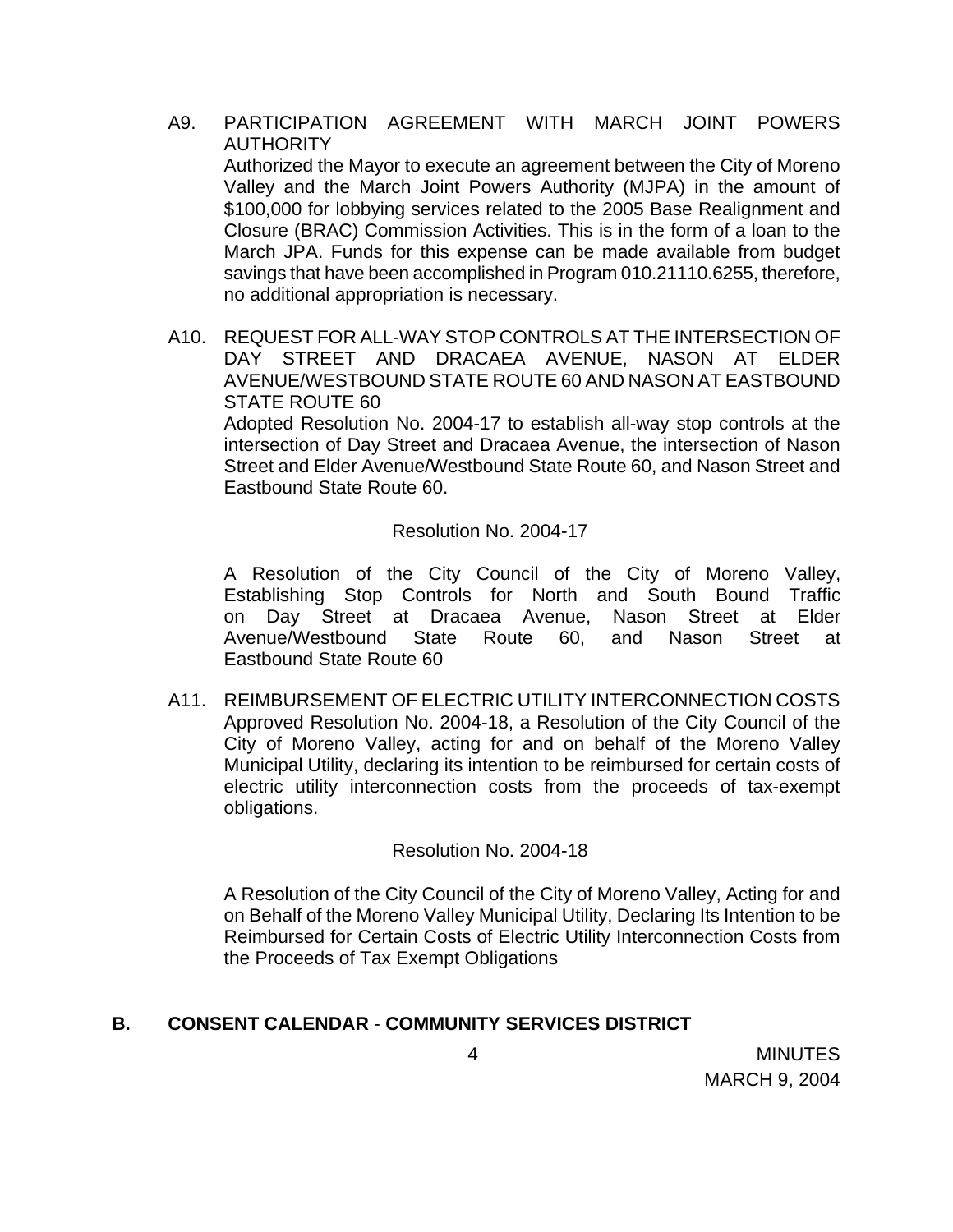- B1. ORDINANCES FIRST READING BY TITLE ONLY Waived reading of all Ordinance Introductions and read by title only.
- B2. MINUTES REGULAR MEETING OF FEBRUARY 24, 2004 Approved as submitted.

## **C. CONSENT CALENDAR** - **COMMUNITY REDEVELOPMENT AGENCY**

- C1. ORDINANCES FIRST READING BY TITLE ONLY Waived reading of all Ordinance Introductions and read by title only.
- C2. MINUTES REGULAR MEETING OF FEBRUARY 24, 2004 Approved as submitted.

### **D. CONSENT CALENDAR** - **BOARD OF LIBRARY TRUSTEES**

- D1. ORDINANCES FIRST READING BY TITLE ONLY Waived reading of all Ordinance Introductions and read by title only.
- D2. MINUTES REGULAR MEETING OF FEBRUARY 24, 2004 Approved as submitted.

## **AGENDA ORDER**

 G5. PRESENTATION: SAN JACINTO BRANCH LINE COMMUTER RAIL (PERRIS VALLEY LINE) PROJECT

 A presentation was made by Stephanie Wiggins, Manager of Rail Programs for Riverside County Transportation Commission

## **E. PUBLIC HEARINGS**

E1. PUBLIC HEARING REGARDING MAIL BALLOT PROCEEDINGS FOR TENTATIVE TRACTS 31050, 31120, 31255 (AND ALL THEIR AFFECTED PHASES): INCLUSION INTO COMMUNITY SERVICES DISTRICT ZONE B (RESIDENTIAL STREET LIGHTING); AND APPROVAL OF THE NATIONAL POLLUTANT DISCHARGE ELIMINATION SYSTEM (NPDES) REGULATORY RATE SCHEDULE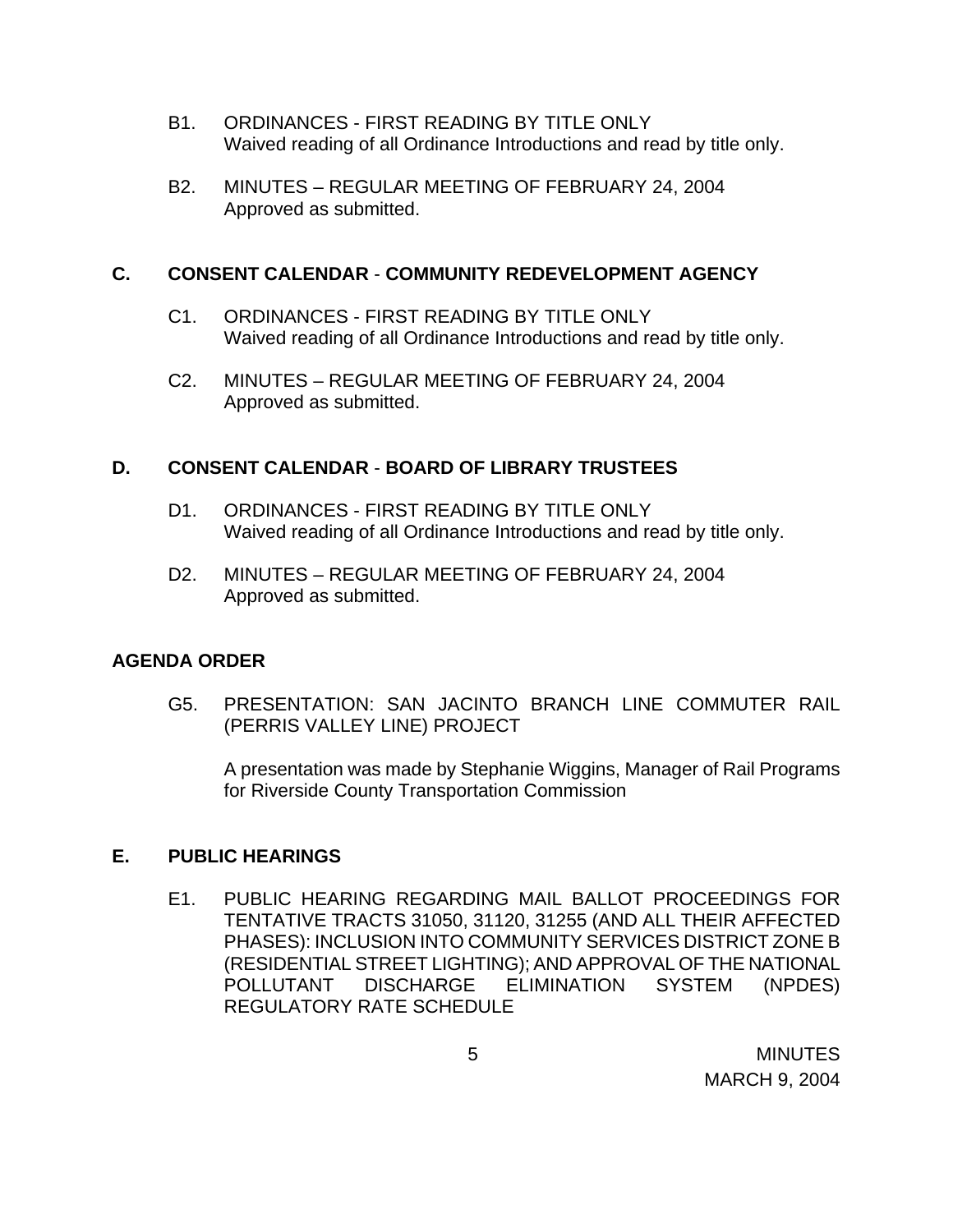President West opened the public testimony portion of the public hearing; there being none, public testimony was closed.

Board Member White made a motion, seconded by Board Member Batey directing the Secretary to tabulate the ballots. Motion carried 5-0. Roll call vote.

The Secretary announced the results as follows:

 Tract 31050 – Zone B – "Yes" Tract 31050 – NPDES – "Yes" Tract 31120 – Zone B – "Yes" Tract 31120 – NPDES – "Yes" Tract  $31255 -$  Zone B – "Yes" Tract 31255 – NPDES – "Yes"

 Board Member Batey made a motion, seconded by Board Member White to verify and accept the results of the mail ballot proceedings as identified on the Official Tally Sheet and Assessor Parcel Number (APN) listing; receive and file with the City Clerk's Office the accepted Official Tally Sheet and APN listing; and authorize and impose the applicable CSD charges and the NPDES regulatory rate for Tentative Tracts 31050, 31120 and 31255 (and all affected phases). Motion carried 5-0. Roll call vote.

 E2. PUBLIC HEARING ON THE PROPOSED PARKWAY LANDSCAPE REFURBISHMENT AND REINSTATEMENT OF COMMUNITY SERVICES DISTRICT ZONE D (PARKWAY LANDSCAPE MAINTENANCE) FOR TRACT NO. 20529 (AND ALL AFFECTED PHASES) – EAST OF MORENO BEACH DRIVE, SOUTH OF LOCUST AVENUE, AND WEST OF PETTIT **STREET** 

President West opened the public testimony portion of the public hearing; there being none, public testimony was closed.

 Board Member White made a motion, seconded by Vice-President Stewart directing the Secretary to tabulate the ballots. Motion carried 5-0. Roll call vote.

 Item continued to later in the meeting after completion of tabulation of the ballots.

 E3. A PUBLIC HEARING REGARDING THE APPLICANT'S REQUEST TO CONSIDER SPECIFIC PLAN AMENDMENT NO. 4 TO THE TOWNGATE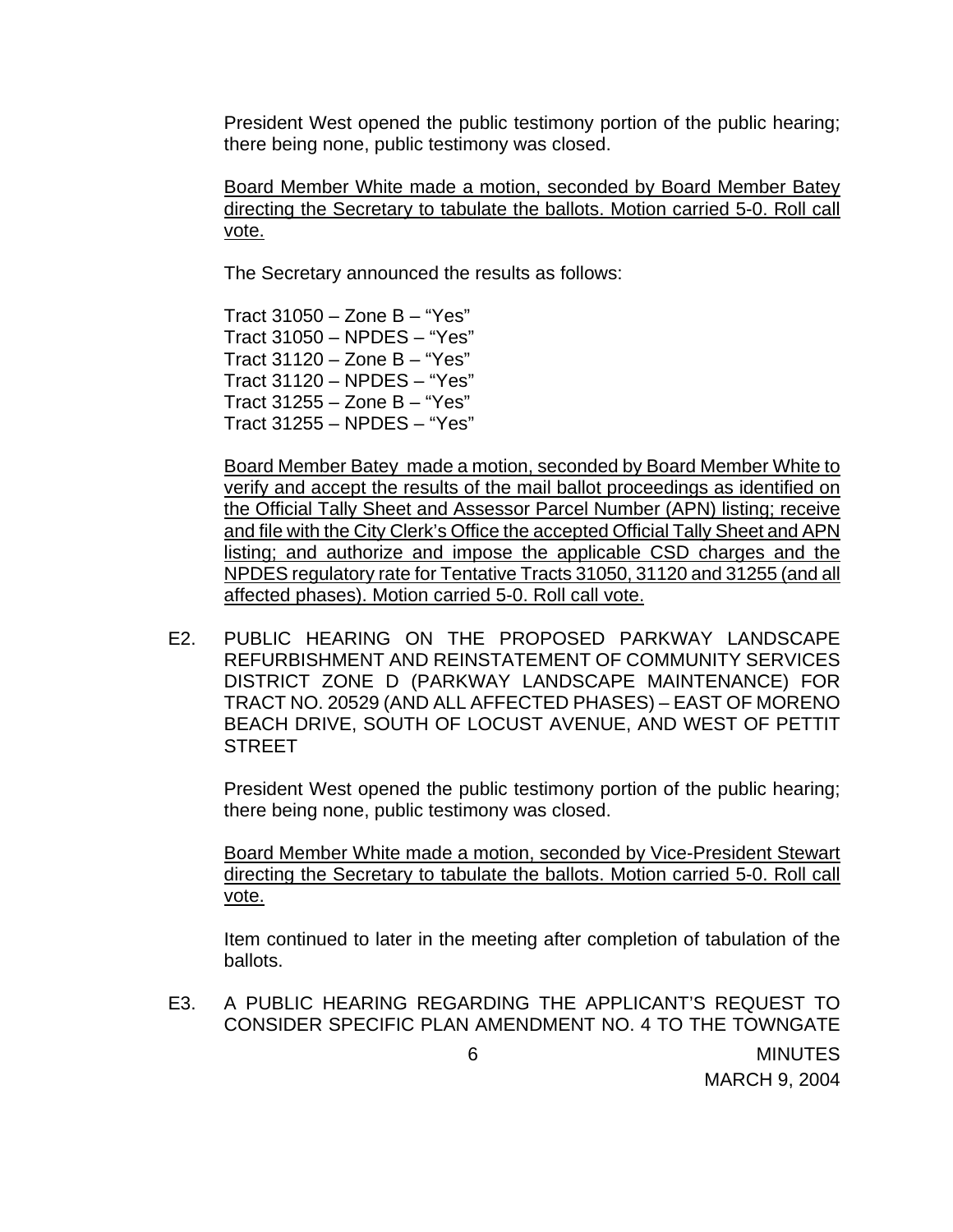SPECIFIC PLAN NO. 200 (P03-040) TO MODIFY LAND USE DESIGNATION FOR A 33.24 GROSS ACRE PORTION OF LAND WITHIN PLANNNG AREA NO. 5 FROM (O) OFFICE TO H (HIGH DENSITY RESIDENTIAL) LOCATED ON THE NORTHEAST CORNER OF EUCALYPTUS AVENUE AND TOWNGATE BOULEVARD, WITHIN THE TOWNGATE SPECIFIC PLAN NO. 200, AND TO ALSO MODIFY THE SPECIFIC PLAN NO. 200 DESIGN MANUAL TO ALTER THE PERIMETER LANDSCAPE/EDGE REQUIREMENTS ALONG ALL PROPERTIES LOCATED ADJACENT TO HIGHWAY 60, AS SUBMITTED BY THE FRITZ DUDA COMPANY. THE PROJECT ALSO INCLUDES A PUBLIC HEARING TO CONSIDER A PLOT PLAN (PA03-0087) TO CONSTRUCT A 552-UNIT APARTMENT COMPLEX, INCLUDING THREE COMMUNITY CENTERS AND TWO SWIMMING POOLS ON A 33.24 ACRE PARCEL OF LAND BOUNDED BY TOWNGATE BOULEVARD, MEMORIAL WAY, TOWN CIRCLE AND HERITAGE WAY AND SUBMITTED BY LEGACY AT **TOWNGATE** 

Mayor West opened the public testimony portion of the public hearing.

 A presentation was made by John Loper of the Fritz Duda Company, the applicant for the project.

 A presentation was made by David Michelson, representing the owner of the project, The Falls, a General Partnership.

 Council Member Batey made a motion, seconded by Council Member White to recognize that the Towngate Specific Plan (SP No. 200) Amendment No. 4 is within the scope of the Program Environmental Impact Report (EIR) for the Towngate Specific Plan pursuant to the Addendum as provided within Section 15164 of the California Environmental Quality Act Guidelines, while no conditions in Section 15162 calling for a subsequent EIR have occurred (Attachment No. 9) and introduce Ordinance No. 658 thereby approving P03- 040 (Specific Plan Amendment), based on the findings in the City Council Ordinance for Amendment No. 4 to the Towngate Specific Plan No. 200, including the associated amendment of the Official Zoning Atlas for a 33.24 acre parcel within Planning Area 5 located at the northeast corner of Eucalyptus Avenue and Towngate Boulevard from O (Office) to H (High Density Residential) and the modification of the Specific Plan No. 200 Design Manual to alter the perimeter landscape/edge requirements along properties located adjacent to Highway 60 (Attachment No. 3). Motion carried 5-0. Roll call vote.

Ordinance No. 658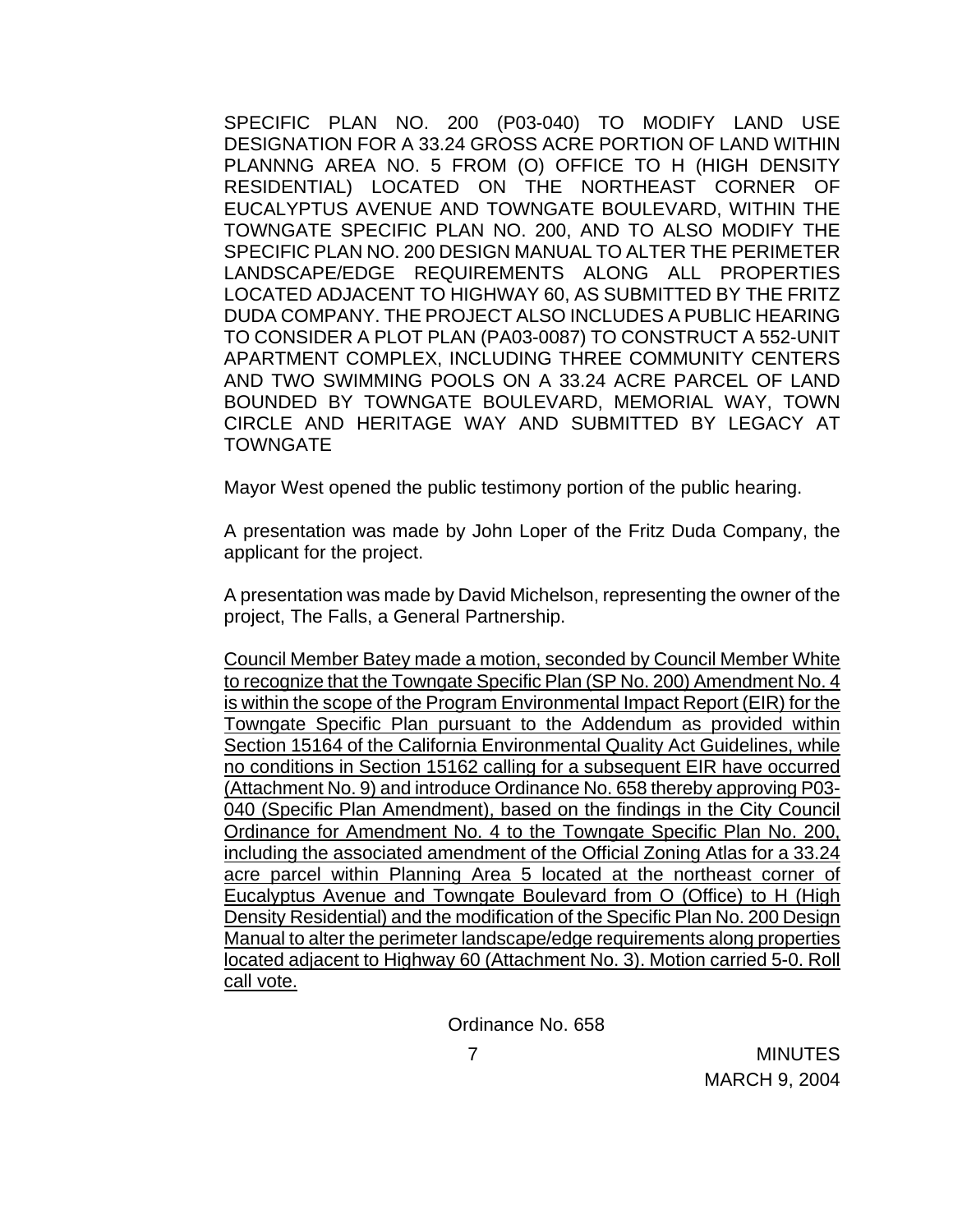An Ordinance of the City Council of the City of Moreno Valley, California, Approving P03-040 for a Specific Plan Amendment (No. 4) to the Towngate Specific Plan (No. 200), Modifying the Design Guidelines Regarding Perimeter/Edge Landscape Requirements for all Properties that Front Highway 60 and Changing the Land Use Designation from O (Office) to H (High Density Residential), While Amending the Official Zoning Atlas for a 33.24 Acre Parcel of Land Within Planning Area No. 5

Council Member Batey made a motion, seconded by Council Member White to recognize that PA03-0087 (Plot Plan) is within the scope of the Program Environmental Impact Report (EIR) for the Towngate Specific Plan pursuant to the Addendum as provided within Section 15164 of the California Environmental Quality Act Guidelines and approve Resolution No. 2004-16 thereby approving PA03-0087 (Plot Plan), based on the findings included in the Resolution, and Conditions of Approval. Motion carried 5-0. Roll call vote.

Resolution No. 2004-16

 A Resolution of the City Council of the City of Moreno Valley, California, Approving PA03-0087 (Plot Plan), for the Construction of 552 Apartments on 33.24 Acres Bounded by Towngate Boulevard, Memorial Way, Town Circle and Heritage Way

## **AGENDA ORDER**

- E2. (CONTINUED FROM EARLIER IN THE MEETING)
	- PUBLIC HEARING ON THE PROPOSED PARKWAY LANDSCAPE REFURBISHMENT AND REINSTATEMENT OF COMMUNITY SERVICES DISTRICT ZONE D (PARKWAY LANDSCAPE MAINTENANCE) FOR TRACT NO. 20529 (AND ALL AFFECTED PHASES) – EAST OF MORENO BEACH DRIVE, SOUTH OF LOCUST AVENUE, AND WEST OF PETTIT STREET

The Secretary announced the results as follows:

Tract  $20259 -$  "Yes" votes  $-8$ , "No" votes  $-13$ 

 Vice-President Stewart made a motion, seconded by Board Member Batey to verify and accept the results of the mail ballot proceeding as identified on the Official Tally Sheet and Assessor Parcel Number (APN) listing and receive and file with the City Clerk's Office the accepted Official Tally Sheet and APN listing. Motion carried 5-0. Roll call vote.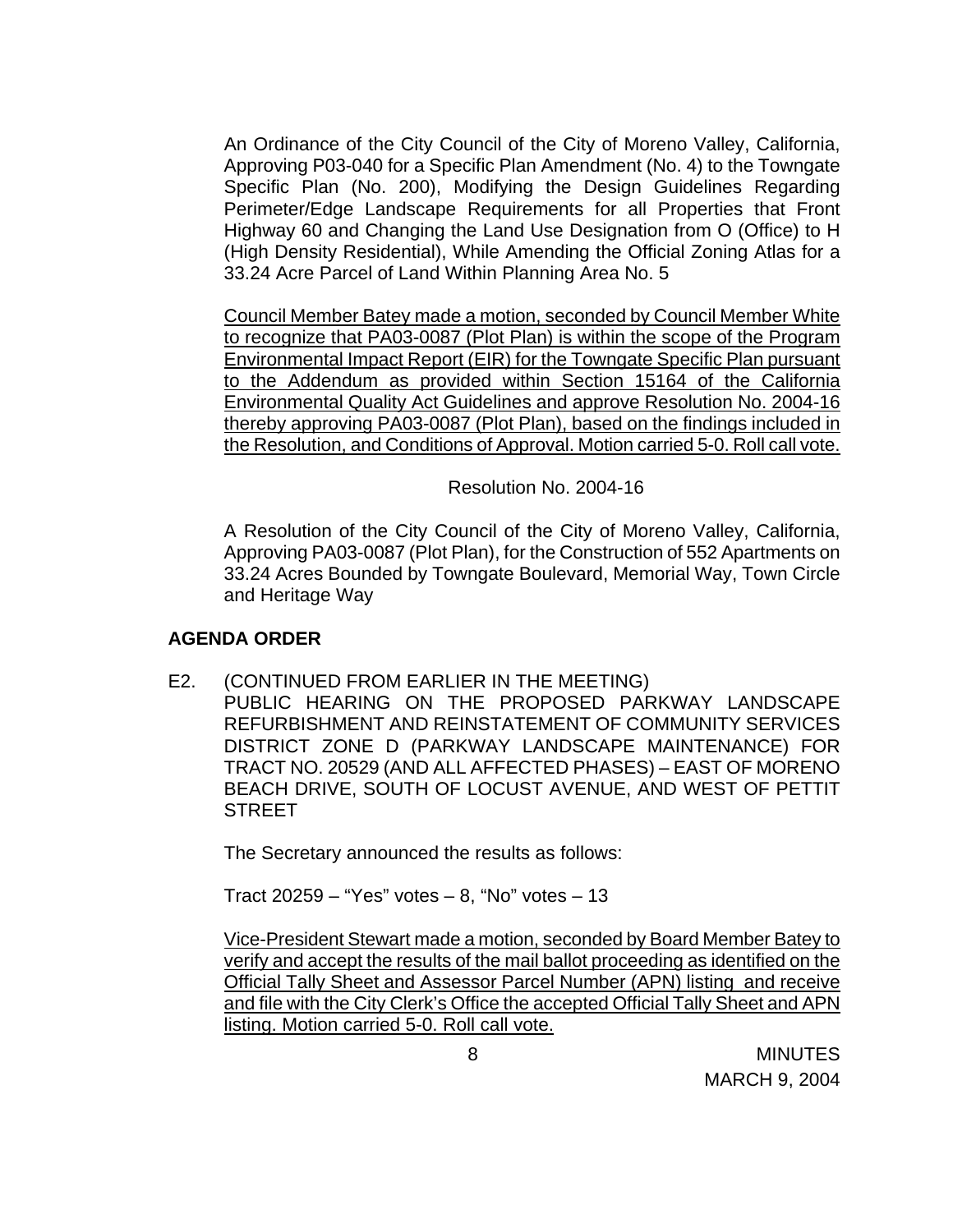## **F. ITEMS REMOVED FROM CONSENT CALENDARS FOR DISCUSSION OR SEPARATE ACTION - NONE**

## **G. REPORTS**

G1. REPORT TO CONSIDER PUBLIC COMMENTS REGARDING MAIL BALLOT PROCEEDING FOR COMMUNITY SERVICES DISTRICT ZONE M (COMMERCIAL/INDUSTRIAL IMPROVED MEDIAN MAINTENANCE) – TENTATIVE PARCEL MAP 31750 – SOUTH OF ALESSANDRO BOULEVARD BETWEEN GRANT STREET AND ELSWORTH STREET

 President West opened the agenda item for public comments; there being none, public comments were closed.

G2. APPROVE THE ADDITION OF THREE NEW PART TIME CAREER CROSSING GUARD POSITIONS TO THE ADULT SCHOOL CROSSING GUARD PROGRAM; AND CONSIDER CHANGING THE CURRENT PRACTICE OF IMMEDIATELY POSTING CROSSING GUARDS AT LOCATIONS THAT MEET WARRANTS AFTER THE RECOMMENDATION OF THE TRAFFIC SAFETY ADVISORY COMMITTEE PENDING ESTABLISHMENT OF A PERMANENT POST BY CITY COUNCIL.

Mayor West opened the agenda item for public comments; there being none, public comments were closed.

Councilmember Flickinger made a motion, seconded by Mayor Pro Tem Stewart to approve the addition of three new part time career crossing guard positions to the Adult School Crossing Guard program to staff the following intersections: Delphinium Avenue and Spinnaker Lane; Brodiaea Avenue and Kitching Street; and Davis Street and Sandy Glade Avenue and approve the appropriation of \$8,700 from the General Fund Account Number 010-72110- 6120 to fund the three additional part time career Adult School Crossing Guard positions for the remainder of the current fiscal year (March through June). Motion carried 5-0. Roll call vote.

## G3. POWERPOINT PRESENTATION – DEVELOPMENT SERVICES UPDATE

Mayor West opened the agenda item for public comments; there being none, public comments were closed.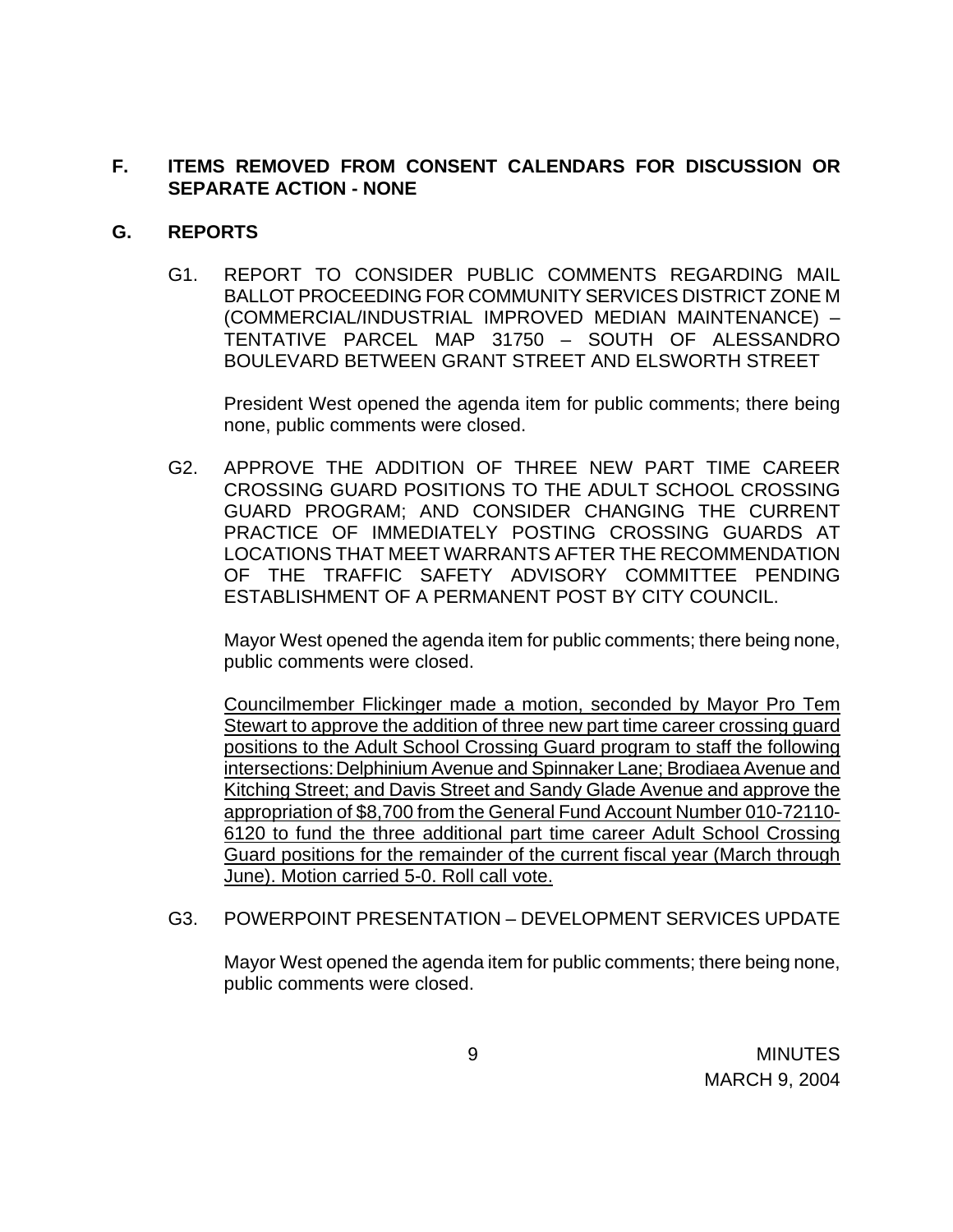# **AGENDA ORDER**

## PUBLIC COMMENTS **ON ANY SUBJECT NOT ON THE AGENDA** UNDER THE JURISDICTION OF THE CITY COUNCIL ARE AS FOLLOWS:

## Oscar Valdepeña – 9829 Tamalpais Place

1) Signature gatherers are giving false information to the residents – would like someone to look into the problem

## Curtis Reed – No address given

1) Black History and Cinco de Mayo – City sponsored events

## Bernadette Burks – Address matter of record

1) Difference of opinion regarding the Utility Measure

### Daryl Terrell – Address matter of record

- 1) Supports putting a measure on the November ballot to use the revenue generated from the Utility User's Tax for public safety purposes
- 2) Booking fee reimbursement

### Pete Bleckert – Address matter of record

- 1) Signature gatherers
- 2) Raceway originally belonged to Riverside
- 3) Alessandro median a waste of money

## **CLOSING COMMENTS AND/OR REPORTS OF THE CITY COUNCIL, COMMUNITY SERVICES DISTRICT, OR COMMUNITY REDEVELOPMENT AGENCY**

#### Council Member Flickinger

- 1) Stated she has received complaints regarding signature gatherers at the post office
- 2) Responded regarding the Alessandro median funding source is the general fund and not from Parks and Recreation budget
- 3) Responded to the speaker regarding Cinco de Mayo and Black History Month- stated some cuts are necessary based on the cuts by the State and possibility of the repeal of the City's Utility User's Tax
- 4) Stated the Moreno Valley Campus of Riverside City College is now the Moreno Valley Community College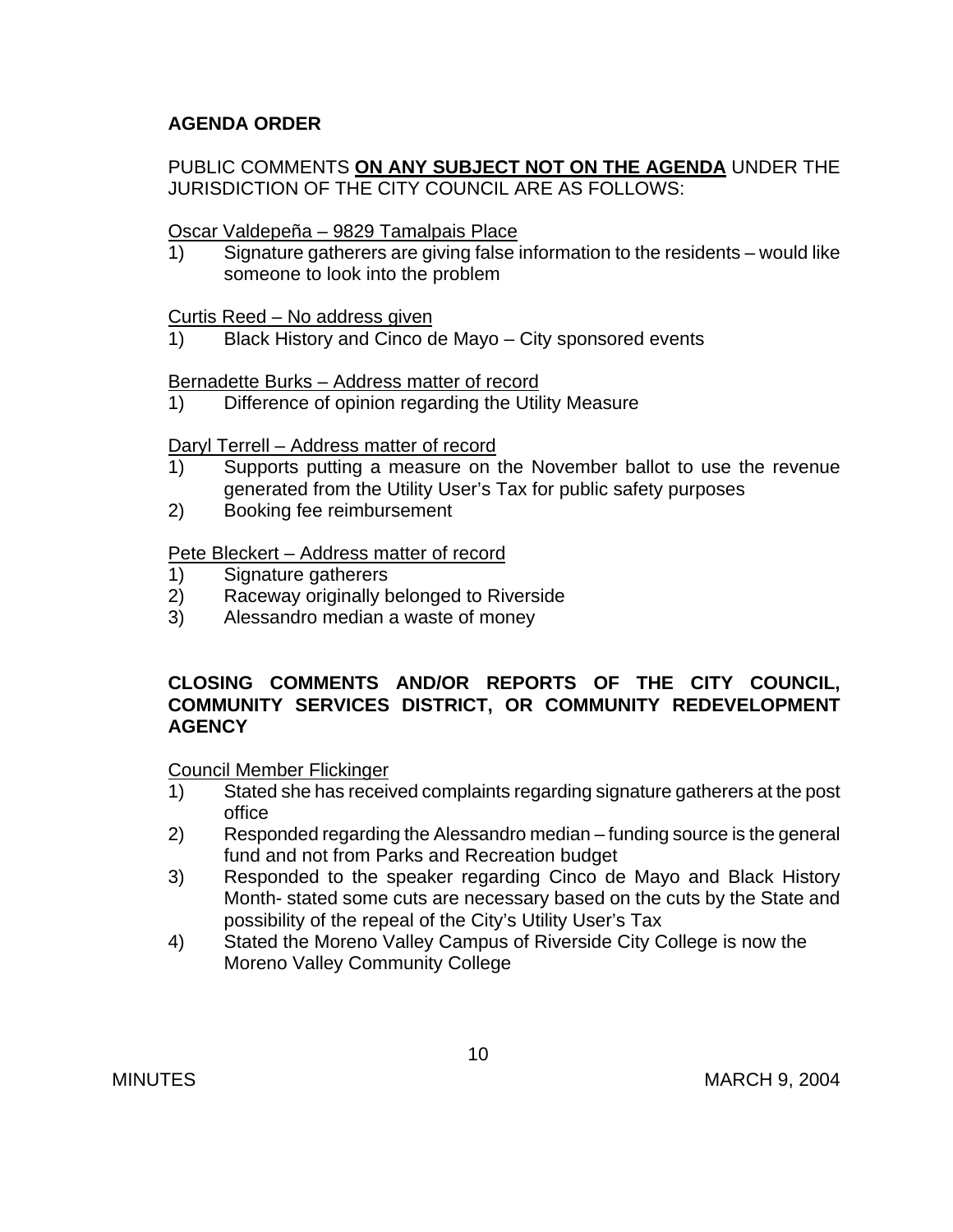Mayor Pro Tem Stewart

- 1) Stated the March Joint Powers Authority wants to adopt the Moreno Valley Municipal Code in the semi "no man's land" area where the City has some parks
- 2) Profits from the City's Utility should be able to be used to support the City's general fund and to encourage new businesses to come into the City
- 3) Southern California Edison is backing the "Moreno Valley Residents for Responsible Utility" group
- 4) Southern California Edison is requesting a rate increase
- 5) Pleased that the school bond measure passed by 67%
- 6) Stated the "gadflies" have made good points in the past they need to remember the purchase of the current City Hall was a positive financial decision

# Council Member White

1) Stated that if the Community allows the utility initiative to get placed on the ballot and it passes, then SCE will be running the City instead of the elected officials – asked SCE if the utility is so bad for our City then why is it so good for SCE to keep it – Edison wants to keep the profits for themselves – urged residents to pay attention to what they are signing and what they are voting on

# Council Member Batey

- 1) Stated the Community of Promise has a meeting on Friday, March 12th
- 2) Received an e-mail regarding street racing and it has been forwarded to the Chief of Police
- 3) Agrees with the speaker regarding dedicating the Utility User's Tax funds to public safety
- 4) Need to take a look at the booking fees situation
- 5) Questioned Chief DiYorio regarding the status of the POP team

# Mayor West

- 1) Announced on February  $28<sup>th</sup>$  he joined with the Chamber of Commerce at March Air Reserve Base to welcome home an Army reserve unit that had spent a year in Iraq - it was a very moving experience – down the runway a little further was a group of young soldiers leaving for Iraq
- 2) Last Saturday, the Soroptomist group held an event to teach conflict resolution skills to young people – very good cause
- 3) Diamond Girls Softball group held their opening attended along with Council Member Flickinger – good event
- 4) Chamber of Commerce held a retreat at the Regional Medical Center attended as a speaker – mood was very upbeat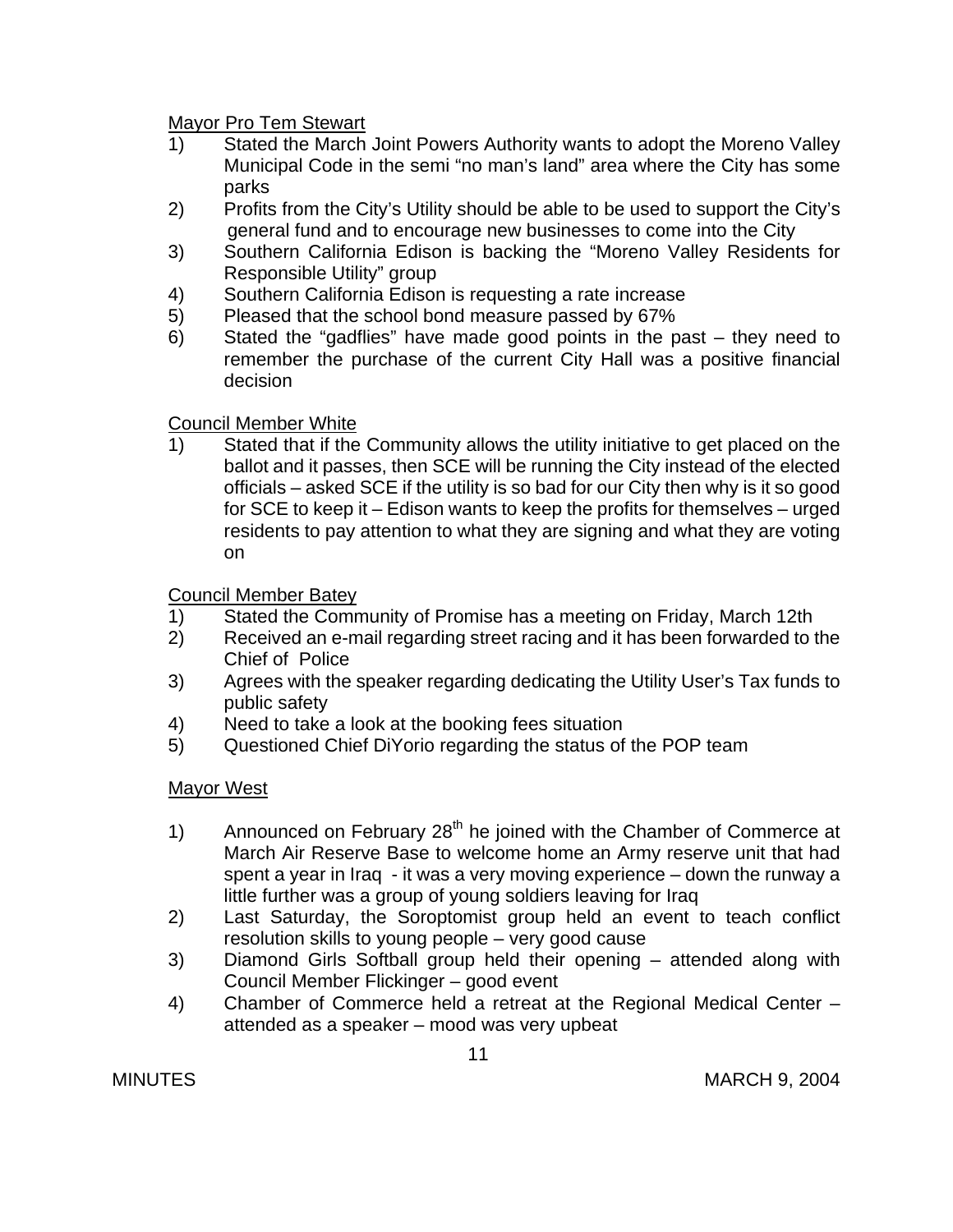## **RECESS; RECONVENE**

G4. POWERPOINT PRESENTATION - IMPACT OF INITIATIVE MEASURE ON THE CITY'S MUNICIPAL UTILITY

Mayor West opened the agenda item for public comments. Public comments were received from Arthur Murray (opposes); Bernadette Burks (opposes); Daryl Terrell (supports); Pete Bleckert (opposes); and Robert Burks (opposes).

Council Member Batey made a motion, seconded by by Council Member Flickinger to receive and file. Motion carried unanimously.

 G6. INCREASED PENALTIES FOR UNAUTHORIZED PARKING IN SPACES RESERVED FOR DISABLED PERSONS

Mayor West opened the agenda item for public comments; there being none, public comments were closed.

Council Member Batey made a motion, seconded by Council Member Flickinger to continue the item to the City Council meeting of 3/23/04. Motion carried unanimously.

G7. LEGISLATIVE UPDATE

Mayor West opened the agenda item for public comments; there being none, public comments were closed.

Council Member Batey made a motion, seconded by Mayor Pro Tem Stewart to receive and file the report. Motion carried 5-0. Roll call vote.

 G8. CITY MANAGER'S REPORT (Informational Oral Presentation – not for Council action) – None given

## **H. LEGISLATIVE ACTIONS**

ORDINANCES - 1ST READING AND INTRODUCTION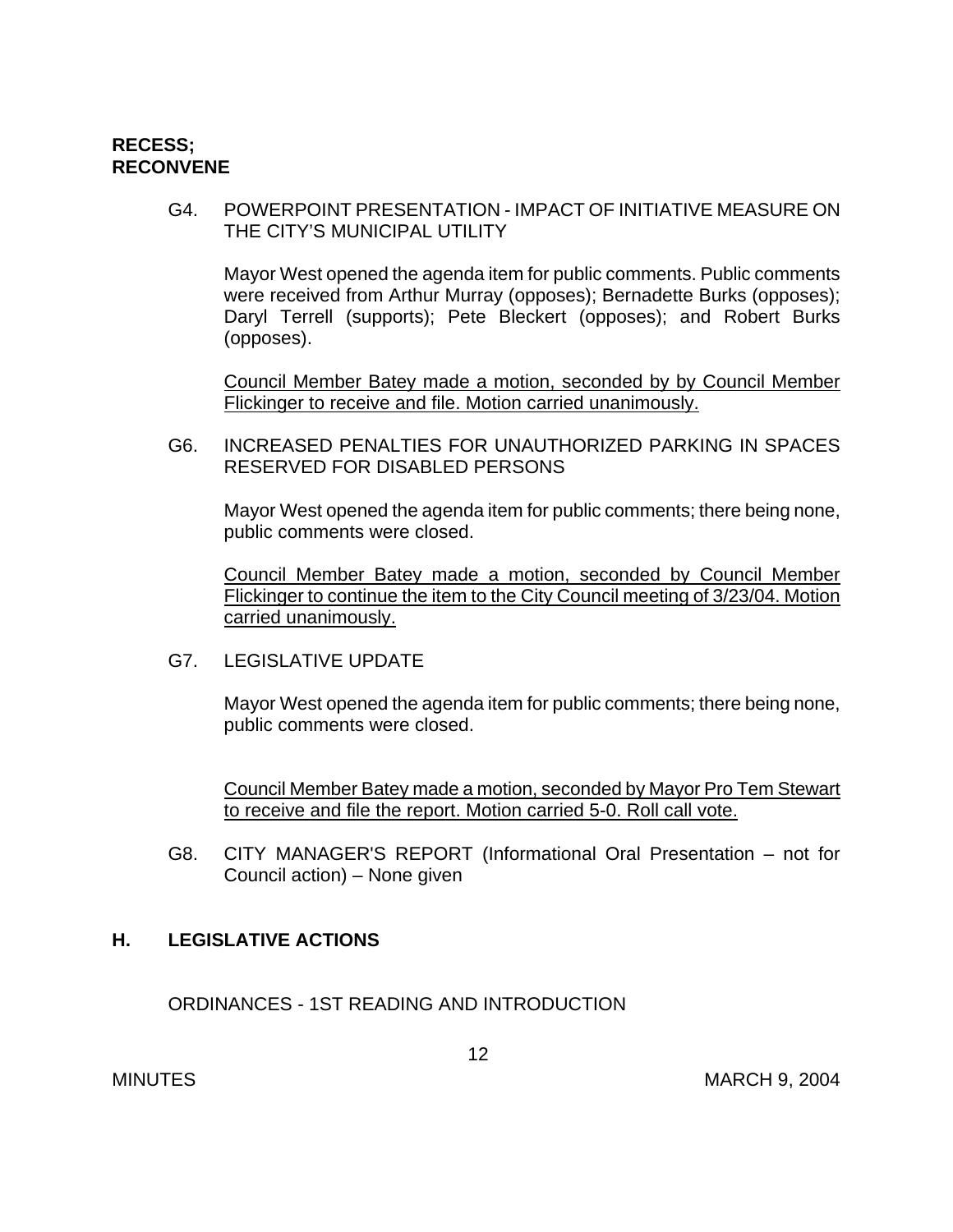H1. ORDINANCE REGULATING THE USE OF CAMP FACILITIES AND CAMP PARAPHERNALIA IN THE CITY OF MORENO VALLEY

Mayor West opened the agenda item for public comments; there being none, public comments were closed.

 Council Member White made a motion, seconded by Council Member Batey to introduce Ordinance No. 659. Motion carried 5-0. Roll call vote.

Ordinance No. 659

 An Ordinance of the City Council of the City of Moreno Valley, California, Adding Chapter 11.70 to the City of Moreno Valley Municipal Code, Regulating Camping and the Use of Camp Facilities and Camp Paraphernalia in the City of Moreno Valley

ORDINANCES - 2ND READING AND ADOPTION - NONE

ORDINANCES - URGENCY ORDINANCES – NONE

RESOLUTIONS – NONE

# **CLOSED SESSION**

# **REPORT OF ACTION FROM CLOSED SESSION BY CITY ATTORNEY, IF ANY - NONE**

## **ADJOURNMENT**

There being no further business to conduct, the meeting was adjourned at 10:32 p.m. by unanimous informal consent.

Submitted by: